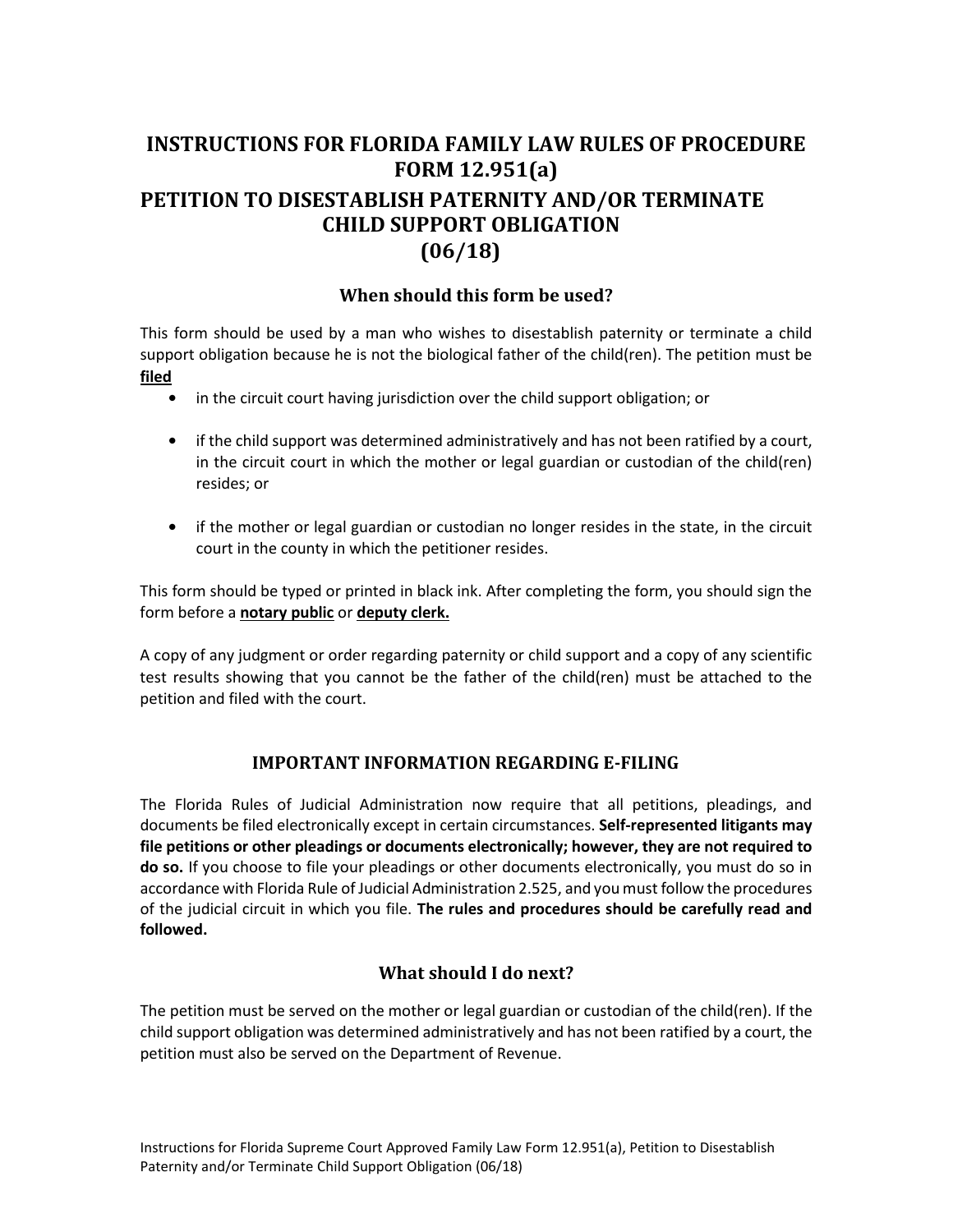## **IMPORTANT INFORMATION REGARDING E-SERVICE ELECTION**

 After the initial service of process of the petition or supplemental petition by the Sheriff or certified process server, the Florida Rules of Judicial Administration now require that all documents required or permitted to be served on the other party must be served by electronic mail (e-mail) except in certain circumstances. **You must strictly comply with the format requirements set forth in the Rules of Judicial Administration.** If you elect to participate in electronic service, which means serving or receiving pleadings by electronic mail (e-mail), or through the Florida Courts E-Filing Portal, you **must** review Florida Rule of Judicial Administration 2.516. You may find this rule at www.flcourts.org through the link to the Rules of Judicial Administration provided under either Family Law Forms: Getting Started, or Rules of Court in the A-Z Topical Index.

 **SELF-REPRESENTED LITIGANTS MAY SERVE DOCUMENTS BY E-MAIL; HOWEVER, THEY ARE NOT REQUIRED TO DO SO.** If a self-represented litigant elects to serve and receive documents by email, the procedures must always be followed once the initial election is made.

 To serve and receive documents by e-mail, you must designate your e-mail addresses by using the  **Designation of Current Mailing and E-mail Address**, Florida Supreme Court Approved Family Law Form 12.915, and you must provide your e-mail address on each form on which your signature appears. Please **CAREFULLY** read the rules and instructions for: **Certificate of Service (General),**  Florida Supreme Court Approved Family Law Form 12.914; **Designation of Current Mailing and E- mail Address**, Florida Supreme Court Approved Family Law Form 12.915; and Florida Rule of Judicial Administration 2.516.

## **Where can I look for more information?**

 **Before proceeding, you should read "General Information for Self-Represented Litigants" found at the beginning of these forms.** For further information, see Section 742.18, Florida Statutes.

# **Special notes . . .**

 Remember, a person who is NOT an attorney is called a nonlawyer. If a nonlawyer helps you fill out these forms, that person must give you a copy of **Disclosure from Nonlawyer,** Florida Family Law Rules of Procedure Form 12.900(a), before he or she helps you. A nonlawyer helping you fill out these forms also **must** put his or her name, address, and telephone number on the bottom of the last page of every form he or she helps you complete.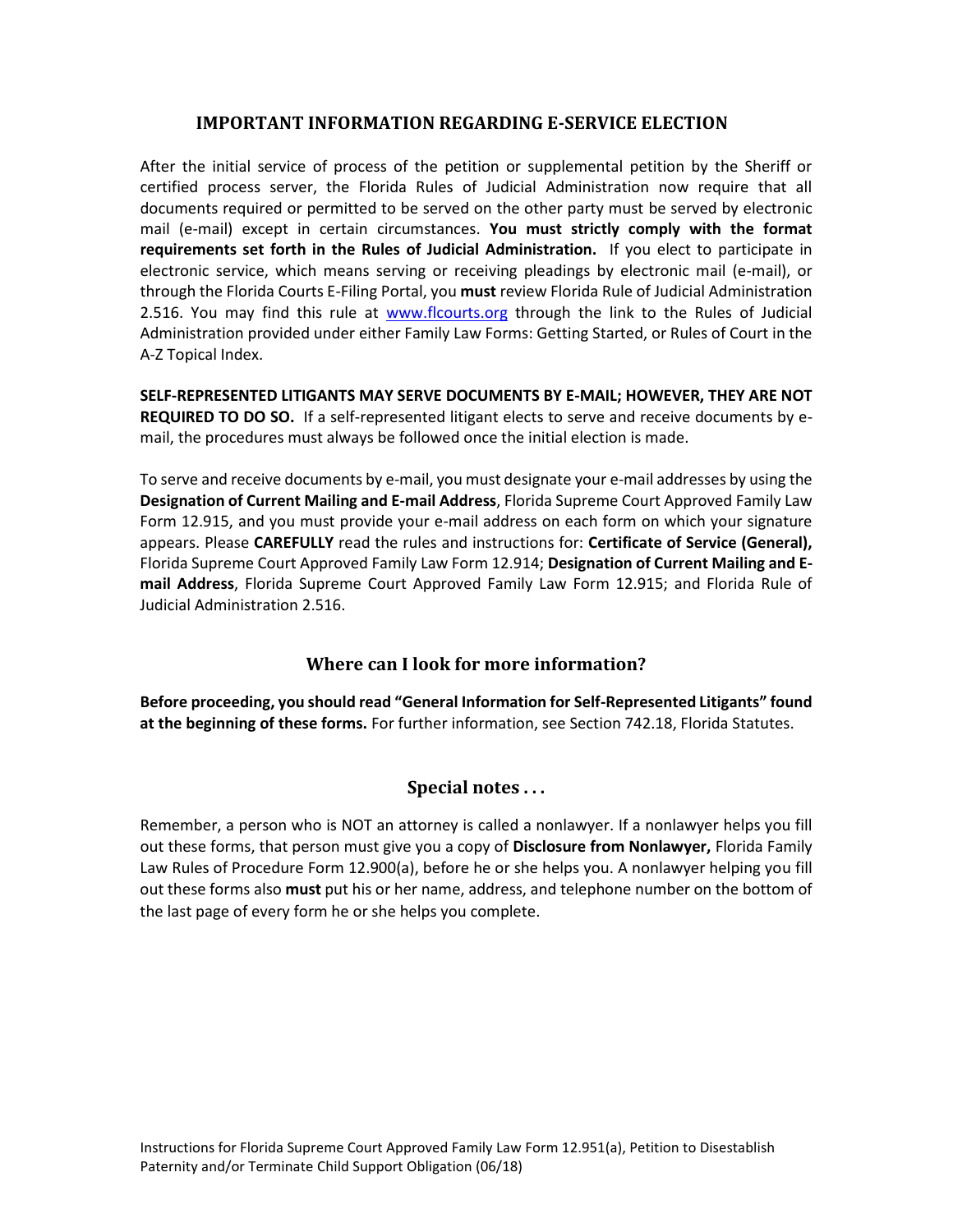| IN THE CIRCUIT COURT OF THE ________________________________JUDICIAL CIRCUIT,                                                  |                                                                    |                                                                                                                                                                                                                                      |
|--------------------------------------------------------------------------------------------------------------------------------|--------------------------------------------------------------------|--------------------------------------------------------------------------------------------------------------------------------------------------------------------------------------------------------------------------------------|
|                                                                                                                                |                                                                    |                                                                                                                                                                                                                                      |
|                                                                                                                                |                                                                    |                                                                                                                                                                                                                                      |
|                                                                                                                                | Case No.: ____________________<br>Division: ___________________    |                                                                                                                                                                                                                                      |
| DISESTABLISHMENT OF PATERNITY PROCEEDINGS                                                                                      |                                                                    |                                                                                                                                                                                                                                      |
|                                                                                                                                |                                                                    |                                                                                                                                                                                                                                      |
|                                                                                                                                |                                                                    |                                                                                                                                                                                                                                      |
| Petitioner,                                                                                                                    |                                                                    |                                                                                                                                                                                                                                      |
|                                                                                                                                |                                                                    |                                                                                                                                                                                                                                      |
| and                                                                                                                            |                                                                    |                                                                                                                                                                                                                                      |
|                                                                                                                                |                                                                    |                                                                                                                                                                                                                                      |
| Respondent.                                                                                                                    |                                                                    |                                                                                                                                                                                                                                      |
|                                                                                                                                |                                                                    |                                                                                                                                                                                                                                      |
| PETITION TO DISESTABLISH PATERNITY AND/OR TERMINATE CHILD                                                                      |                                                                    |                                                                                                                                                                                                                                      |
| <b>SUPPORT OBLIGATION</b>                                                                                                      |                                                                    |                                                                                                                                                                                                                                      |
|                                                                                                                                |                                                                    |                                                                                                                                                                                                                                      |
| following information is true.                                                                                                 |                                                                    |                                                                                                                                                                                                                                      |
|                                                                                                                                |                                                                    |                                                                                                                                                                                                                                      |
| 1. Paternity. My paternity of the child(ren), {name(s) and birth date(s)}                                                      |                                                                    |                                                                                                                                                                                                                                      |
| was established by {Choose only one}                                                                                           |                                                                    |                                                                                                                                                                                                                                      |
| a. $\Box$ operation of law because I was married to the child(ren)'s other parent.                                             |                                                                    |                                                                                                                                                                                                                                      |
| b. $\Box$ adjudication of paternity, entered by {court}<br>                                                                    |                                                                    | on                                                                                                                                                                                                                                   |
|                                                                                                                                |                                                                    |                                                                                                                                                                                                                                      |
| acknowledgment of paternity executed on {date}<br>c.                                                                           |                                                                    |                                                                                                                                                                                                                                      |
|                                                                                                                                |                                                                    |                                                                                                                                                                                                                                      |
| A copy of any judgment is attached.                                                                                            |                                                                    |                                                                                                                                                                                                                                      |
| <b>Child support.</b> My child support obligation for the child(ren), { $name(s)$ and birth date(s)},<br>2.                    |                                                                    | <u>and the state of the state of the state of the state of the state of the state of the state of the state of the state of the state of the state of the state of the state of the state of the state of the state of the state</u> |
|                                                                                                                                |                                                                    |                                                                                                                                                                                                                                      |
| ___________________________________ was established by {Choose only one}                                                       |                                                                    |                                                                                                                                                                                                                                      |
| a. $\boxed{\phantom{a}}$ a final judgment of dissolution of marriage, entered by {court}<br>and flow the count on the count on |                                                                    |                                                                                                                                                                                                                                      |
| $b.$ $\vert$<br>an                                                                                                             | administrative proceeding to establish child support in {location} |                                                                                                                                                                                                                                      |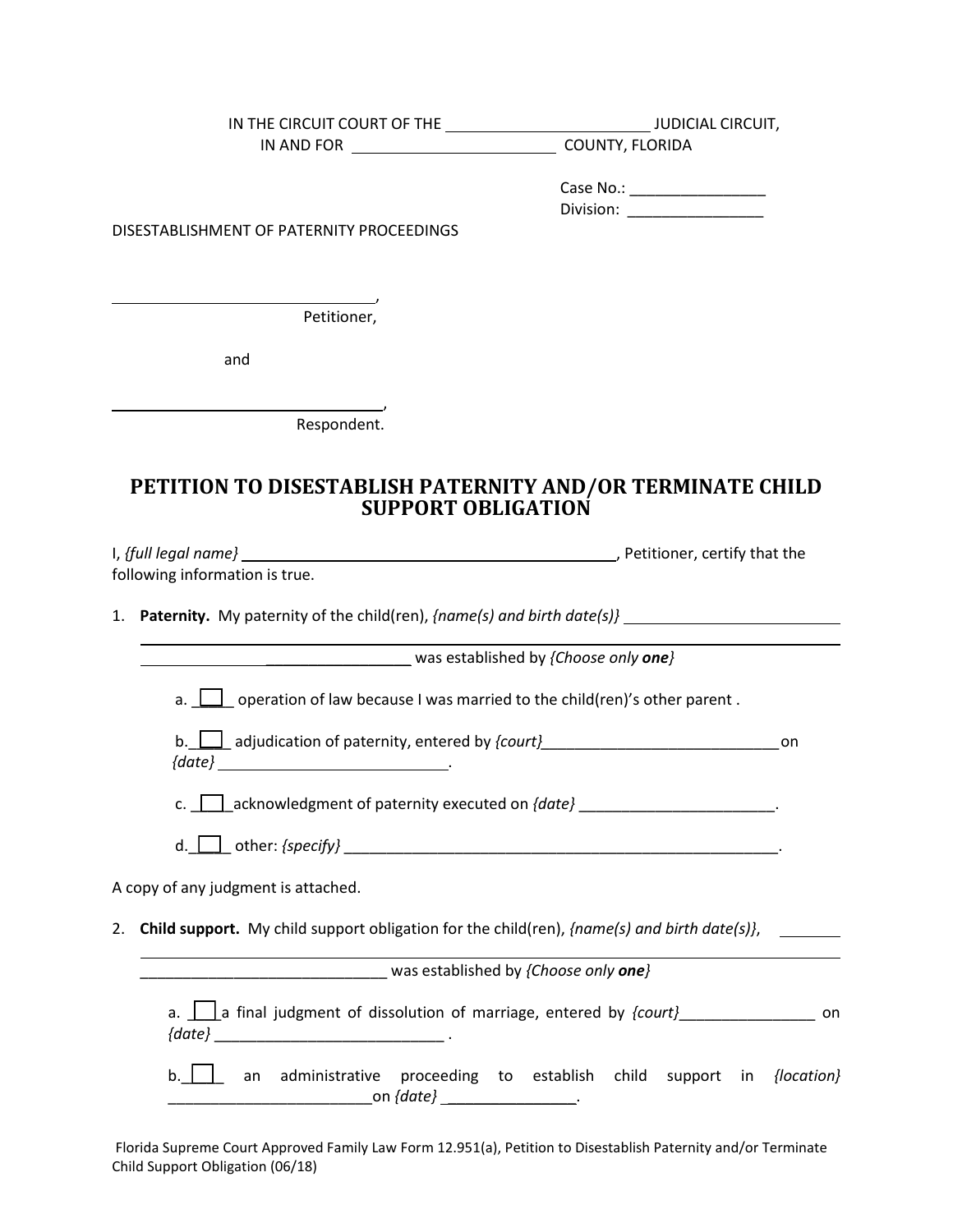|  |  | c. $\boxed{\phantom{a}}$ a paternity proceeding in {court} | on {date} |  |  |
|--|--|------------------------------------------------------------|-----------|--|--|
|--|--|------------------------------------------------------------|-----------|--|--|

d.\_\_\_\_other *{specify}* \_\_\_\_\_\_\_\_\_\_\_\_.

A copy of any judgment is attached.

 $\overline{\phantom{a}}$  .  $\overline{\phantom{a}}$ 

 3. **Newly discovered evidence.** Newly discovered evidence concerning the paternity of this/these child(ren) has come to my knowledge since the initial paternity determination or establishment of the child support obligation. *{Explain}* 

\_\_\_\_\_\_\_\_\_\_\_\_\_\_\_\_\_\_\_\_\_\_\_\_\_\_\_\_\_\_\_\_\_\_\_\_\_\_\_\_\_\_\_\_\_\_\_\_\_\_\_\_\_\_\_\_\_\_\_\_\_\_\_\_\_\_\_\_\_\_\_\_\_\_.

\_\_\_\_\_\_\_\_\_\_\_\_\_\_\_\_\_\_\_\_\_\_\_\_\_\_\_\_\_\_\_\_\_\_\_\_\_\_\_\_\_\_\_\_\_\_\_\_\_\_\_\_\_\_\_\_\_\_\_\_\_\_\_\_\_\_\_\_\_\_\_\_\_\_\_\_\_\_\_\_\_\_

#### 4. **Scientific tests.**

 to show a probability of paternity, administered within 90 days prior to the filing of this petition, a.  $\Box$  The results of scientific tests that are generally acceptable within the scientific community indicate that I cannot be the father of the child(ren) for whom support is required. A copy of the test results is attached.

b.  $\bigsqcup$  I did not have access to the child(ren) to have scientific testing performed before the filing of this petition and I request that the court order the child(ren) to be tested.

#### 5. **Fulfillment of child support obligation.**

 *{Choose only one}* 

a.  $\Box$  I am current on all child support payments for the child(ren) for whom relief is sought.

 delinquency in my child support obligation for the child(ren) arose from my inability for just cause b.  $\vert \vert$  I have substantially complied with my child support obligation for the child(ren) and any to pay the delinquent child support when the delinquent child support became due.

I ask the court to enter an order to:

*{Indicate all that apply}* 

a.<u> | |</u> disestablish my paternity to *{name(s) of child(ren)}* \_\_\_\_\_\_\_\_\_\_\_\_\_\_\_\_\_\_\_\_\_\_\_

b.  $\Box$  terminate my obligation to pay child support for *{name(s) of child(ren)}*:

\_\_\_\_\_\_\_\_\_\_\_\_\_\_\_\_\_\_\_\_\_\_\_\_\_\_\_\_\_\_\_\_\_\_\_\_\_\_\_\_\_\_\_\_\_\_\_\_\_\_\_\_\_\_\_\_\_\_\_\_\_\_\_\_\_\_\_\_\_\_\_\_

\_\_\_\_\_\_\_\_\_\_\_\_\_\_\_\_\_\_\_\_\_\_\_\_\_\_\_\_\_\_\_\_\_\_\_\_\_\_\_\_\_\_\_\_\_\_\_\_\_\_\_\_\_\_\_\_\_\_\_\_\_\_\_\_\_\_\_.

 $\mathsf{c.} \ \ \blacksquare$  other: